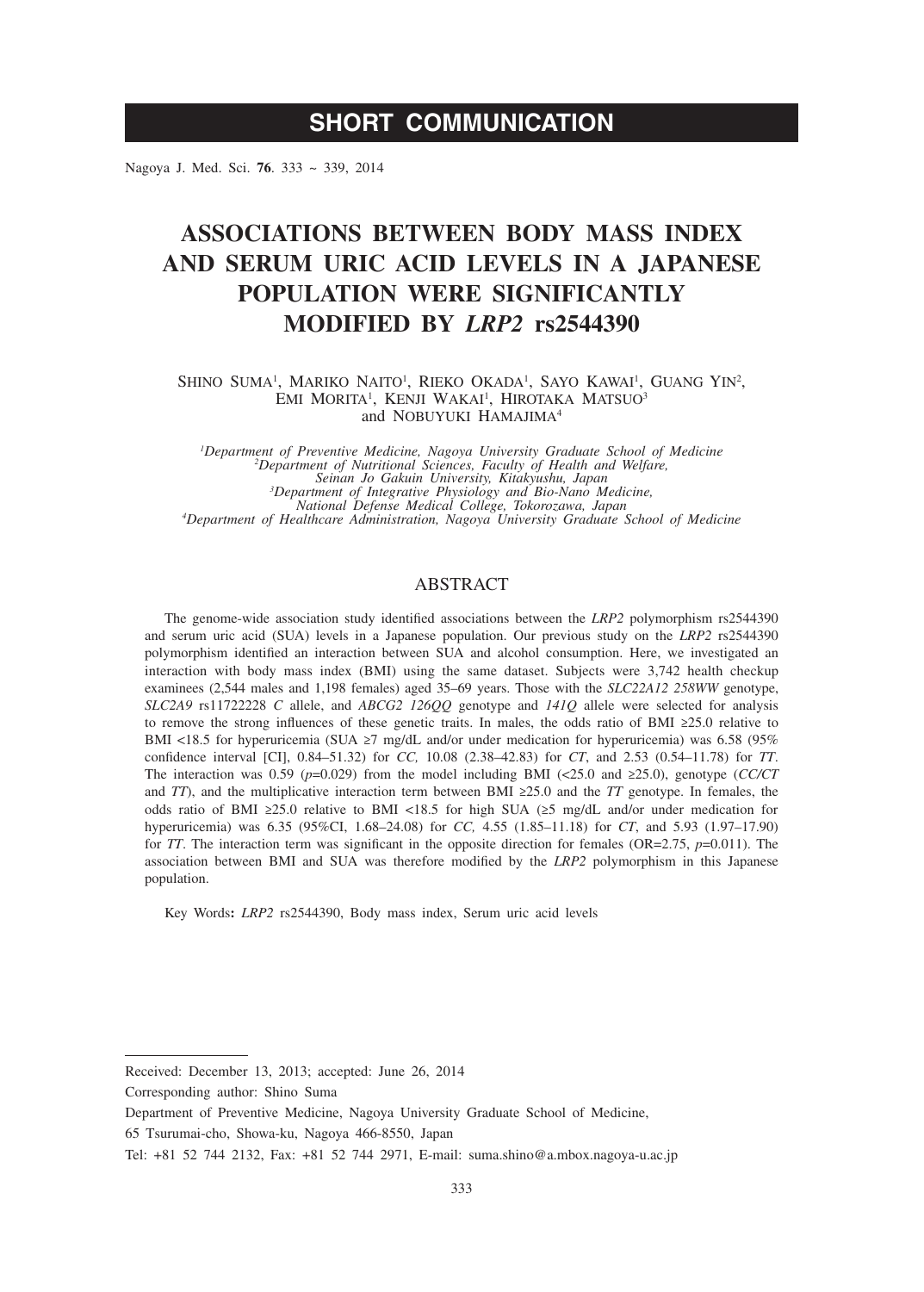#### INTRODUCTION

Hyperuricemia is the most important risk factor for the development of gout, and is also a risk factor for cardiovascular disease.<sup>1,2)</sup> Gout is considered a major public health issue because it greatly impacts on quality of life.<sup>3,4)</sup> According to the Comprehensive Survey of Living Conditions undertaken by the Ministry of Health, Labour and Welfare of Japan, an average of 14.9 per 1,000 men visited a hospital or clinic for treatment of gout in Japan in 2010.5)

Serum uric acid (SUA) levels are influenced by both genetic and non-genetic factors, including obesity and the consumption of alcohol.<sup>6)</sup> Recent genome-wide association studies (GWAS) have identified several genes associated with SUA.<sup>7</sup> Of these, polymorphisms in *SLC22A12*, *SLC2A9*, and *ABCG2* genes were found to be associated with SUA in a GWAS of 14,700 Japanese individuals. Moreover, this study also showed that the *T* allele of the *LRP2* intron 1 polymorphism (rs2544390) on chromosome  $2q24-31$  was associated with a higher SUA.<sup>8)</sup> *LRP2* encodes low-density lipoprotein receptor-related protein 2 (megalin), a member of the low-density lipoprotein receptor (LDLR) family.<sup>9)</sup> *LRP2* is expressed in the epithelia of renal proximal tubules, the epididymis, and thyroid cells, and is considered to play central roles in the reabsorption of proteins and endocytosis.<sup>10</sup> *SLC22A12* encodes urate transporter 1 (URAT1) while *SLC2A9* encodes glucose transporter 9 (GLUT9). Both molecules play a role in the reabsorption of uric acid in renal tubules.11-13) GLUT9 also affects glucose-stimulated insulin secretion in mouse pancreatic  $\beta$  cells.<sup>14)</sup> *ABCG2* encodes the ATP-binding cassette subfamily G member 2 (ABCG2), which inhibits the penetration of toxins into the brains and fetus and prevents their absorption from the intestinal lumen. 15) It is also known as a breast cancer resistance protein that plays a role in multi-drug resistance. Polymorphisms *ABCG2 Q126X* (rs72552713) and *Q141K* (rs2231142) have been shown to influence the risk of hyperuricemia through reduction of the uric acid transportation activity.<sup>16-18)</sup>

Our previous studies have confirmed the associations with these polymorphisms, $16,19,20$  and we observed an interaction with alcohol consumption on SUA in our investigation of the *LRP2* intron 1 polymorphism  $rs2544390<sup>21</sup>$  Because obesity is an important factor that determines SUA,<sup>6</sup> the present study aimed to investigate the interaction between *LRP2* rs2544390 and BMI on SUA levels using the same dataset as our previous work.

### MATERIALS AND METHODS

#### *Subjects and data collection*

As described previously,<sup>20)</sup> subjects were derived from 5,018 health checkup examinees aged 35–69 years in a health checkup center in Hamamatsu, Japan, who participated in the Japan Multi-Institutional Collaborative Cohort Study (J-MICC Study) between 2006–2007.<sup>22)</sup> Written informed consent was obtained from all participants. Subjects with serum creatinine levels ≥2.0 mg/dL (*n*=5) or missing data of height (*n*=1) were excluded from the analysis. Those subjects with the *SLC22A12 258WW* genotype, *SLC2A9* rs11722228 *C* allele, and *ABCG2 126QQ* genotype and *141Q* allele were selected for further analysis to remove the strong influences of these genetic traits.11,16,17,19,20) The selection of genotypes was based on findings from previous studies. For example, SUA levels were greatly reduced in individuals with even one *SLC22A12 258X* allele.19) Another study showed that SUA was significantly higher in those with a *SLC2A9 TT* genotype after adjustment for age,20) while those with an *ABCG2 126X* allele and those without an *ABCG2 141Q* allele had elevated SUA levels.16)

A self-administered questionnaire was employed to determine subjects' lifestyles. Drinking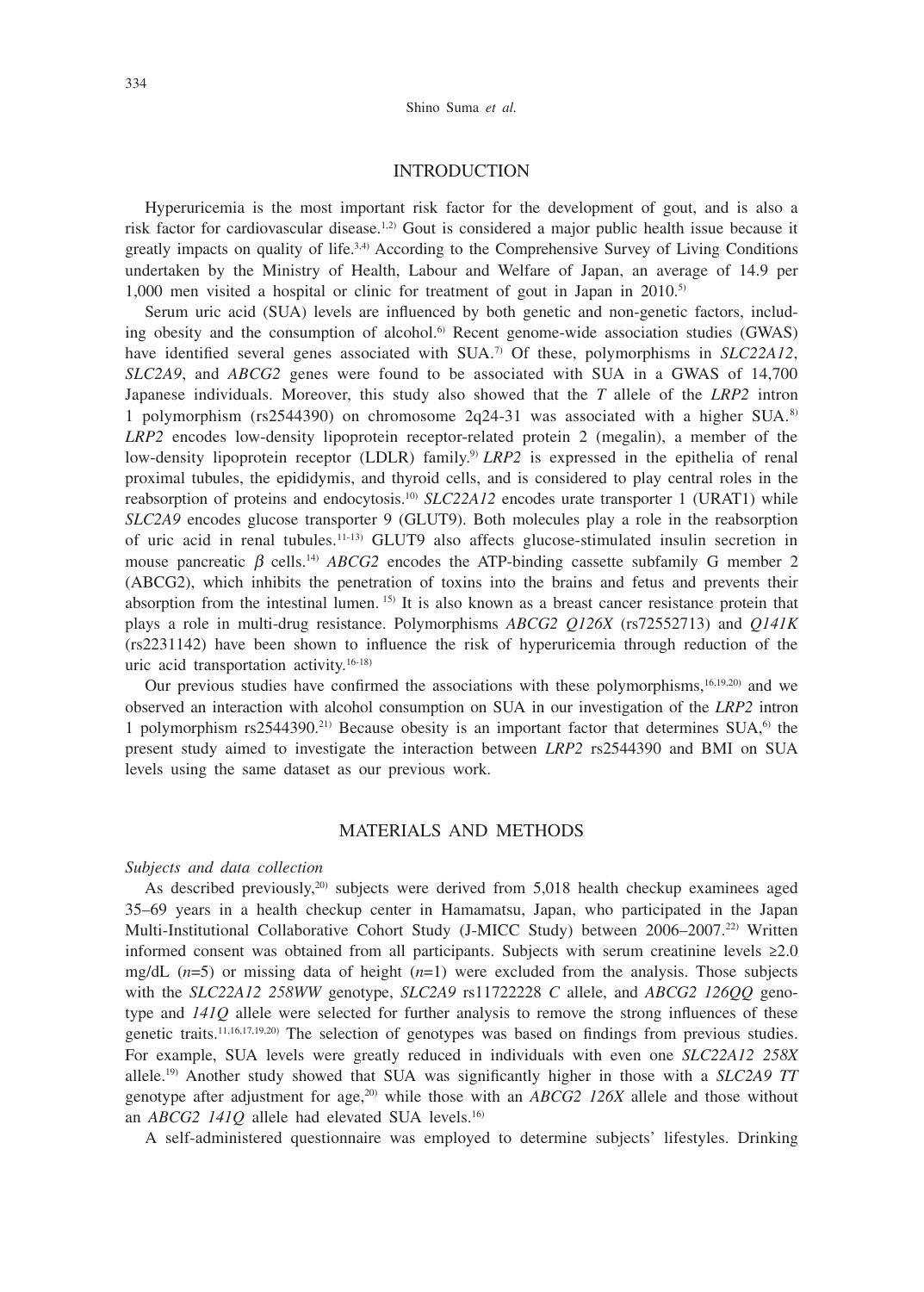frequency was divided into the following groups: every day, 5–6 times/week, 3–4 times/week,  $1-2$  times/week,  $1-3$  times/month, and no-drinking. BMI (kg/m<sup>2</sup>) was calculated from subjects' weight and height measured at the health checkup. Peripheral blood was drawn in the morning from the participants following overnight fasting. SUA was measured enzymatically by a uricase method using an auto-analyzer.

#### *Genotyping*

DNA was extracted from buffy coat samples stored at −80°C using a BioRobot® M48 (QIAGEN, Tokyo, Japan). *LRP2* rs2544390 in intron 1 was genotyped by PCR with confronting two-pair primers (PCR-CTPP).<sup>23)</sup> Genotyping details have been described elsewhere.<sup>21)</sup>

## *Statistical analysis*

The adjusted odds ratio (OR) and 95% confidence interval (CI) of BMI  $\geq$ 25.0 or 18.5–25.0 (versus  $\langle 18.5 \rangle^{24}$ ) by sex and *LRP2* genotype were estimated using an unconditional logistic regression model. Drinking frequency (every day, 5–6 times/week, 3–4 times/week, 1–2 times/week, 1–3 times/month, or non-drinker) and age (30–39, 40–49, 50–59, or 60–69 years) were adjusted using dummy variables. Males with SUA  $\geq$ 7 mg/dL and/or under medication for hyperuricemia were classified as 'high SUA'; other males were classified as 'normal', and the OR for 'high SUA' was calculated. In women, the OR for high SUA ( $\geq$ 7 mg/dL) was not calculated because only 18 females had such high SUA levels. Instead, females with SUA ≥5 mg/dL and/or under medication for hyperuricemia were classified as 'SUA  $\geq$ 5'; other females were classified as 'normal', and the OR for 'SUA  $\geq 5$ ' was estimated. Because individuals with BMI <18.5 and 'high SUA' (for men) or 'SUA ≥5' (for women) were uncommon, we also attempted analyses by sex with BMI classified into tertiles. Interactions between the polymorphism and BMI were assessed by incorporating the genotype (*CC*, *CT*, or *TT*), BMI (<18.5, 18.5–25.0 or  $\geq$ 25.0) and their four multiplicative interaction terms in the abovementioned logistic models. Additionally, the OR of BMI ≥25 (versus BMI <25) was estimated for the *TT* genotype and in the combined *CC* and *CT* genotypes in both males and females, and the interaction between BMI and genotype in this categorization was assessed with a multiplicative interaction term in the multivariable model. Statistical analyses were performed using STATA software, version 11 (STATA, College Station, TX, USA).

#### RESULTS

A total of 3,742 participants (2,544 males and 1,198 females) had *SLC22A12 258WW*, *SLC2A9* rs11722228 *C* allele, and *ABCG2 126QQ* and  $141Q$  allele (mean age  $\pm$  SD, 50.29  $\pm$  8.73 years). Age–drinking frequency-adjusted ORs and 95% CIs of BMI for high SUA according to the rs2544390 genotype are shown in Tables 1–4.

In males, the OR of BMI  $\geq$ 25.0 relative to BMI <18.5 was 6.58 (95% CI, 0.84–51.32) for the *CC* genotype, 10.08 (95% CI, 2.38–42.83) for the *CT* genotype, and 2.53 (95% CI, 0.54–11.78) for the *TT* genotype (Table 1). Even when BMI was classified into tertiles, the OR of the highest BMI group relative to the lowest was smaller for the *TT* genotype. The OR was 3.07 (95% CI, 1.83–5.16), 3.01 (95% CI, 2.18–4.16), and 1.78 (95% CI, 1.09–2.90) for the *CC*, *CT*, and *TT* genotypes, respectively. The interaction from the model including BMI with two categories (<25.0 and ≥25.0), and the genotype with two categories (*CC/CT* and *TT*) was significant between BMI  $\geq$ 25.0 and the *TT* genotype (OR for interaction, 0.59; *p*=0.029) (Table 2, footnote).

In females with the *CC*, *CT*, or *TT* genotypes, the OR of BMI ≥25.0 for SUA ≥5 was signifi-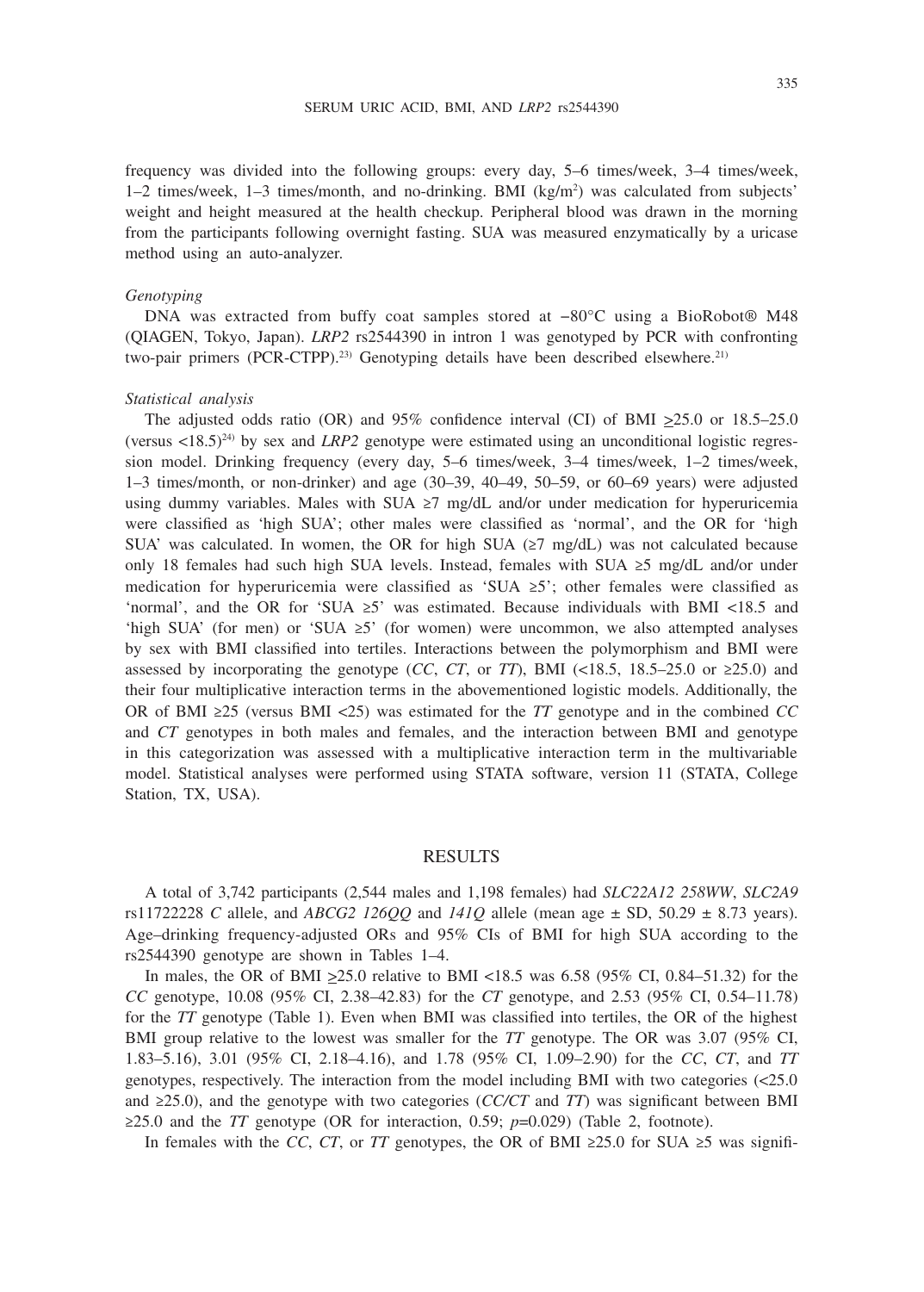| Genotype | BMI           | Serum uric acid |             |           |                   |
|----------|---------------|-----------------|-------------|-----------|-------------------|
|          |               | Normal $(\%)$   | High $(\%)$ | <b>OR</b> | 95% CI            |
| CC       | < 18.5        | 14(2.8)         | 1(0.8)      |           | (Reference)       |
|          | $18.5 - 25.0$ | 378 (74.3)      | 76 (57.9)   | 2.81      | $(0.36 - 21.73)$  |
|          | $\geq 25.0$   | 117(23.0)       | 55 (41.4)   | 6.58      | $(0.84 - 51.32)$  |
| CT       | < 18.5        | 31(3.2)         | 2(16.0)     |           | (Reference)       |
|          | $18.5 - 25.0$ | 735 (75.3)      | 199 (37.0)  | 4.20      | $(1.004 - 17.69)$ |
|          | $\geq 25.0$   | 209(21.6)       | 136 (47.0)  | 10.08     | $(2.38 - 42.83)$  |
| TT       | < 18.5        | 12(2.7)         | 2(1.4)      |           | (Reference)       |
|          | $18.5 - 25.0$ | 333 (74.6)      | 99(69.0)    | 1.78      | $(0.39 - 8.10)$   |
|          | $\ge 25.0$    | 102 (22.8)      | 43 (29.7)   | 2.53      | $(0.54 - 11.78)$  |

**Table 1** Age–drinking frequency-adjusted odds ratio (OR) and 95% confidence intervals (95% CI) of BMI for high SUA among Japanese males with *SLC22A12 258WW*, *SLC2A9* rs11722228 *C* allele, *ABCG2 126QQ* and *141Q* allele by *LRP2* rs2544390 genotype

Interaction OR from the model including age, drinking frequency, BMI, genotype, and four interaction terms were: 1.54 (*p*=0.73, 95% CI 0.12–18.8) between 18.5≤BMI<25.0 and *CT* genotype, 0.61 (*p*=0.71, 95% CI 0.48–7.82) between 18.5≤BMI<25.0 and *TT* genotype, 1.58 (*p*=0.73, 95% CI 0.13–19.20) between BMI>25.0 and *CT* genotype, and 0.37 ( $p=0.45$ , 95% CI 0.03-4.79) between BMI $\geq$ 25.0 and *TT* genotype.

**Table 2** Age–drinking frequency-adjusted odds ratio (OR) and 95% confidence intervals (95% CI) of BMI for high SUA among Japanese males with *SLC22A12 258WW*, *SLC2A9* rs11722228 *C* allele, *ABCG2 126QQ* and *141Q* allele by *LRP2* rs2544390 genotype and BMI level

| Genotype     | BMI                   | Serum uric acid          |                          |           |                                |
|--------------|-----------------------|--------------------------|--------------------------|-----------|--------------------------------|
|              |                       | Normal $(\% )$           | High $(\%)$              | <b>OR</b> | 95% CI                         |
| <i>CC/CT</i> | < 25.0<br>$\geq 25.0$ | 1,158(78.1)<br>326(22.0) | 278 (59.2)<br>191 (40.7) | 2.43      | (Reference)<br>$(1.94 - 3.03)$ |
| TТ           | < 25.0<br>$\geq 25.0$ | 345 (77.2)<br>102(22.8)  | 101(70.1)<br>43 (29.9)   | 1.43      | (Reference)<br>$(0.93 - 2.17)$ |

Interaction OR from the model including age, drinking frequency, BMI, genotype, and a multiplication interactive term was 0.59 (*p*=0.029, 95% CI 0.37–0.95) between BMI≥25.0 and *TT* genotype.

**Table 3** Age–drinking frequency-adjusted odds ratio (OR) and 95% confidence intervals (95% CI) of BMI for SUA ≥5 among Japanese females with *SLC22A12 258WW*, *SLC2A9* rs11722228 *C* allele, *ABCG2 126QQ* and *141Q* allele by *LRP2* rs2544390 genotype

| Genotype | BMI           | Serum uric acid |                  |           | 95% CI           |
|----------|---------------|-----------------|------------------|-----------|------------------|
|          |               | Normal $(\%)$   | SUA $\geq$ 5 (%) | <b>OR</b> |                  |
| CC       | < 18.5        | 25(12.1)        | 3(3.8)           |           | (Reference)      |
|          | $18.5 - 25.0$ | 153 (74.3)      | 52 (65.8)        | 2.63      | $(0.74 - 9.21)$  |
|          | $\geq 25.0$   | 28 (13.6)       | 24(30.4)         | 6.35      | $(1.68 - 24.08)$ |
| CT       | < 18.5        | 47 (10.7)       | 7(4.2)           |           | (Reference)      |
|          | $18.5 - 25.0$ | 332 (75.3)      | 119 (70.8)       | 2.33      | $(1.01 - 5.36)$  |
|          | $\geq 25.0$   | 62(14.1)        | 42(25.0)         | 4.55      | $(1.85 - 11.18)$ |
| TT       | < 18.5        | 29(12.8)        | 6(7.7)           |           | (Reference)      |
|          | $18.5 - 25.0$ | 179 (79.2)      | 46(59.0)         | 0.89      | $(0.33 - 2.39)$  |
|          | $\geq 25.0$   | 18(8.0)         | 26(33.3)         | 5.93      | $(1.97 - 17.90)$ |

Interaction OR from the model including age, drinking frequency, BMI, genotype, and four interaction terms were: 0.58 (*p*=0.84, 95% CI 0.19–3.85) between 18.5≤BMI<25.0 and *CT* genotype, 0.35 (*p*=0.20, 95% CI 0.07–1.72) between 18.5<BMI<25.0 and *TT* genotype, 0.71 (*p*=0.67, 95% CI 0.14–3.54) between BMI≥25.0 and *CT* genotype, and 0.93 (*p*=0.93, 95% CI 0.17–5.22) between BMI≥25.0 and *TT* genotype.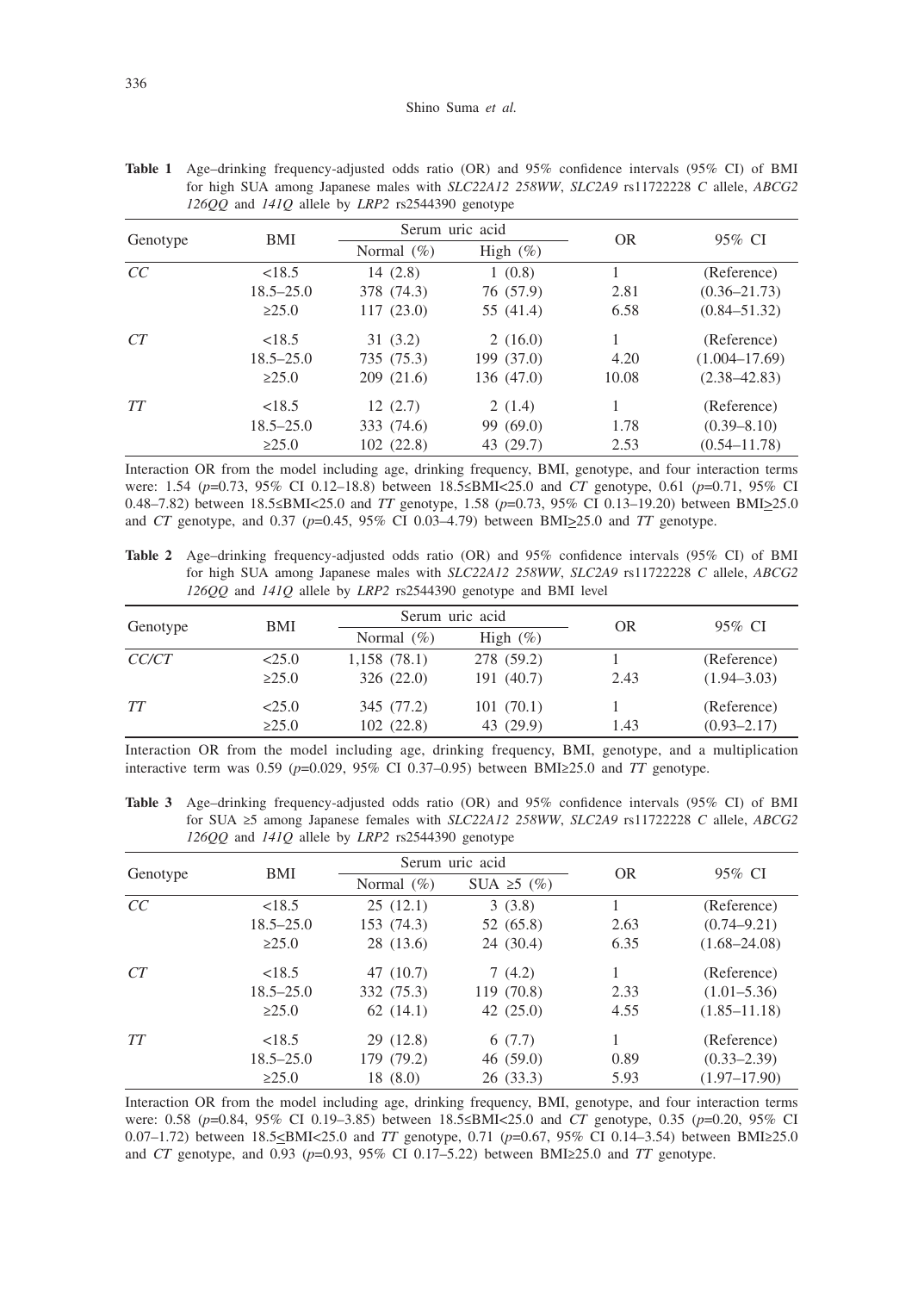| Genotype     | BMI                   | Serum uric acid         |                         |      |                                 |
|--------------|-----------------------|-------------------------|-------------------------|------|---------------------------------|
|              |                       | Normal $(\%)$           | SUA $\geq$ 5 (%)        | OR   | 95% CI                          |
| <i>CC/CT</i> | 25.0<br>$\geq 25.0$   | 557 (86.1)<br>90 (13.9) | 181 (73.3)<br>66 (26.7) | 2.25 | (Reference)<br>$(1.55 - 3.25)$  |
| TТ           | < 25.0<br>$\geq 25.0$ | 208(92.0)<br>18(8.0)    | 52 (66.7)<br>26(33.3)   | 6.56 | (Reference)<br>$(3.22 - 13.34)$ |

**Table 4** Age–drinking frequency-adjusted odds ratio (OR) and 95% confidence intervals (95% CI) of BMI for SUA ≥5 among Japanese females with *SLC22A12 258WW*, *SLC2A9* rs11722228 *C* allele, *ABCG2 126QQ* and *141Q* allele by *LRP2* rs2544390 genotype and BMI level

Interaction OR from the model including age, drinking frequency, BMI, genotype, and a multiplication interactive term was 2.75 (*p*=0.011, 95% CI 1.26–6.01) between BMI≥25.0 and *TT* genotype.

cantly higher relative to BMI <18.5, at 6.35 (95% CI, 1.68–24.08), 4.55 (95% CI, 1.85–11.18), and 5.93 (95% CI, 1.97–17.90), respectively (Table 3). In the analysis dividing BMI into tertiles, the OR of the highest BMI group relative to the lowest was  $2.45$  (95% CI, 1.27–4.74), 3.60 (95% CI, 2.19–5.94), and 4.44 (95% CI, 2.10–9.37) for the *CC*, *CT*, and *TT* genotypes, respectively. The interaction between BMI ≥25.0 and the *TT* genotype was found to be significant (OR for interaction, 2.75; *p*=0.011) (Table 4, footnote).

#### **DISCUSSION**

To the best of our knowledge, no studies have yet examined the interaction between the *LRP2* polymorphism in intron 1 (rs2544390) and BMI with respect to SUA. In this study, the effect of BMI was significantly greater among males with *CC/CT* genotypes compared to males with the *TT* genotype*.* By contrast, the effect of BMI was significantly stronger among females with the *TT* genotype.

Because hyperuricemia is not only a major cause of gout<sup>1)</sup> but also a risk factor for cardiovascular disease, $\frac{1}{2}$  its prevention is considered an important issue in public health practice. Thus, our current findings may be particularly useful to identify individuals who are predisposed to hyperuricemia associated with obesity.

No detailed biological mechanisms have been reported about the influence of the *LRP2* polymorphism on the effect of BMI on SUA levels. However, the female hormone estrogen decreases SUA.25) From the present study findings, we suggest that the influence of the *LRP2* polymorphism differs between males and females because of differences in estrogen activity. Estradiol reduces SUA through renal clearance,<sup>26)</sup> so the observed SUA increase in females could be explained by the menopause or other age-related factors.<sup>27)</sup> Additionally, alcohol consumption increases SUA,<sup>6)</sup> and drinking habits differ between males and females. Moreover, a significant interaction was reported between drinking and the *LRP2* genotype for high SUA among Japanese males.21) Although we considered drinking habits in calculating the OR, alcohol consumption might also have affected the observed gender differences in our findings. Furthermore, because hematocrit values appear to be associated with SUA,<sup>28)</sup> gender differences in hematocrit might have impacted the current results.

One of the limitations of this study is that the reference value of SUA differed between males and females. In addition, the number of individuals with a BMI <18.5 or  $\geq 25.0$  was relatively small, and, especially in males, only 15–30 people had a BMI <18.5 after classification according to genotype. Our study findings should therefore be confirmed in a larger sample size. However,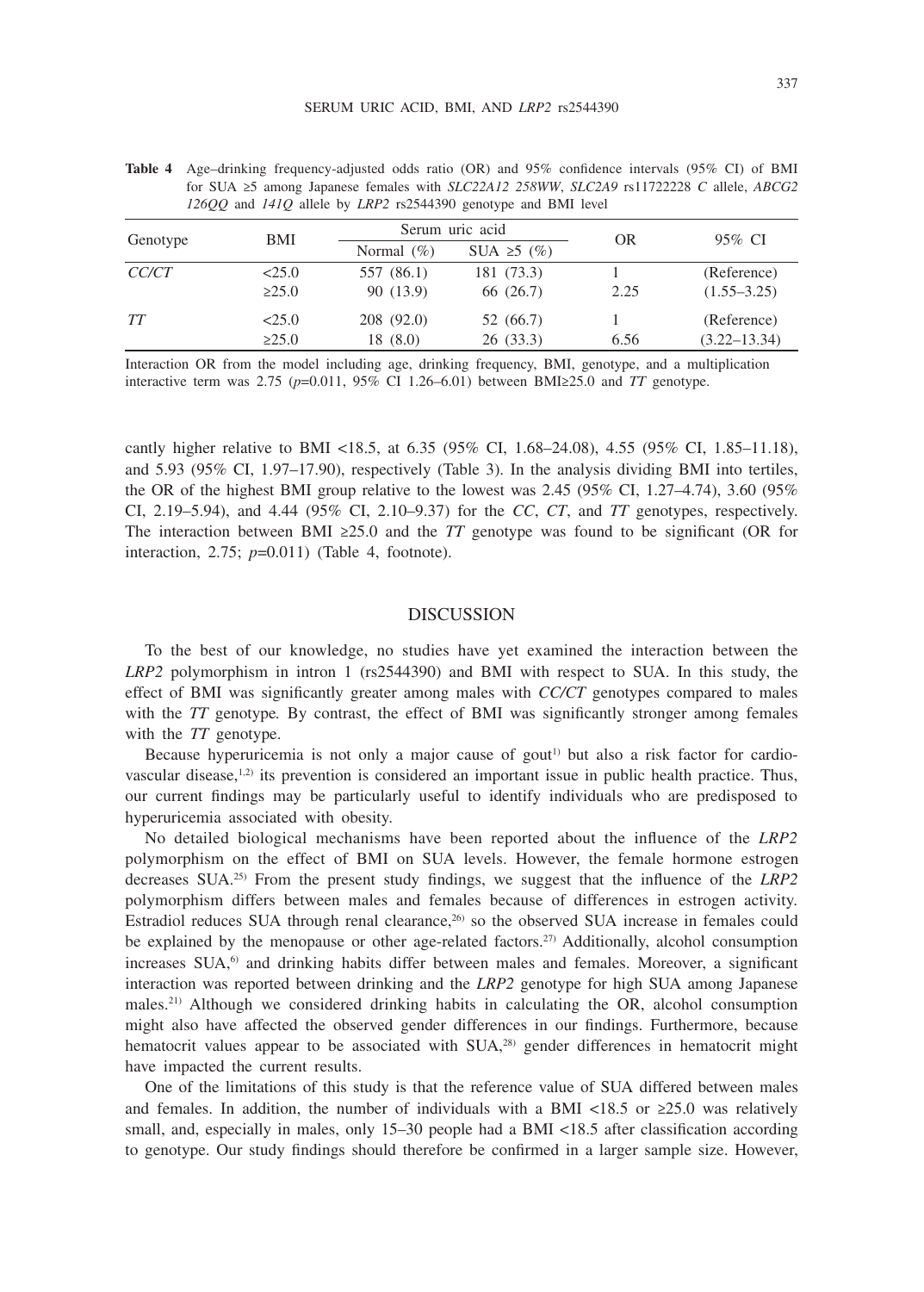we restricted our analysis to individuals with selected genotypes of *SLC22A12*, *SLC2A9*, and *ABCG2* because it enabled us to remove the influence of genetic traits closely related to SUA levels on the effect of the *LRP2* polymorphism on SUA.

In conclusion, we observed significant interactions between *LRP2* rs2544390 and BMI with respect to SUA levels among Japanese males and females with *SLC22A12 258WW*, *SLC2A9* rs11722228 *C* alleles, and *ABCG2 126QQ* and *141Q* alleles. The effect of BMI was significantly weaker among males with the *TT* genotype and significantly stronger among females with the *TT* genotype, such that the interactions were in the opposite direction between genders.

## ACKNOWLEDGEMENTS

This study was supported by Grants-in-Aid for Scientific Research on Priority Areas (No.17015018) and Innovative Areas (No.221S0001) from the Japanese Ministry of Education, Culture, Sports, Science, and Technology.

## CONFLICT OF INTEREST

The authors have declared that they have no conflicts of interest.

## **REFERENCES**

- 1) Roddy E, Choi HK. Epidemiology of Gout. *Rheum Dis Clin North Am*, 2014; 40(2): 155–175.
- 2) Fenech G, Rajzbaum G, Mazighi M, Blacher J. Serum uric acid and cardiovascular risk: State of the art and perspectives. *Joint Bone Spine*, 2014 (impress)
- 3) Scire CA, Manara M, Cimmino MA, Govoni M, Salaffi F, Punzi L, Monti MC, Carrara G, Montecucco C, Matucci-Cerinic M, Minisola G. KING Study Collaborators; Gout impacts on function and health-related quality of life beyond associated risk factors and medical conditions: results from the KING observational study of the Italian Society for Rheumatology (SIR). *Arthritis Res Ther*, 2013; 15(5): R101.
- 4) Hirsch JD, Terkeltaub R, Khanna D, Singh J, Sarkin A, Shieh M, Kavanaugh A, Lee SJ. Gout diseasespecific quality of life and the association with gout characteristics. *Patient Relat Outcome Meas*, 2010; 2010: 1–8.
- 5) http://www.mhlw.go.jp/toukei/saikin/hw/k-tyosa/k-tyosa10/toukei.html (accessed Mar 2nd, 2014)
- 6) Saag KG, Mikuls TR. Recent advances in the epidemiology of gout. *Curr Rheumatol Rep*, 2005; 7: 235–241.
- 7) Kolz M, Johnson T, Sanna S, Teumer A, Vitart V, Perola M, Mangino M, Albrecht E, Wallace C, Farrall M, Johansson A, Nyholt DR, Aulchenko Y, Beckmann JS, Bergmann S, Bochud M, Brown M, Campbell H; EUROSPAN Consortium, Connell J, Dominiczak A, Homuth G, Lamina C, McCarthy MI; ENGAGE Consortium, Meitinger T, Mooser V, Munroe P, Nauck M, Peden J, Prokisch H, Salo P, Salomaa V, Samani NJ, Schlessinger D, Uda M, Völker U, Waeber G, Waterworth D, Wang-Sattler R, Wright AF, Adamski J, Whitfield JB, Gyllensten U, Wilson JF, Rudan I, Pramstaller P, Watkins H; PROCARDIS Consortium, Doering A, Wichmann HE; KORA Study, Spector TD, Peltonen L, Völzke H, Nagaraja R, Vollenweider P, Caulfield M; WTCCC, Illig T, Gieger C. Meta-analysis of 28,141 individuals identifies common variants within five new loci that influence uric acid concentrations. *PLoS Genet,* 2009; 5: e1000504.
- 8) Kamatani Y, Matsuda K, Okada Y, Kubo M, Hosono N, Daigo Y, Nakamura Y, Kamatani N. Genome-wide association study of hematological and biochemical traits in a Japanese population. *Nat Genet*, 2010; 42: 210–215.
- 9) Cabezas F, Lagos J, Cespedes C, Vio CP, Bronfman M, Marzolo M-P. Megalin/LRP2 expression is induced by peroxisome proliferator-activated receptor-alpha and -gamma: implications for PPARs' roles in renal function. *PLoS One,* 2011; 6: e16792.
- 10) Ooka S, Matsui T, Nishioka K, Kato T. Autoantibodies to low-density-lipoprotein-receptor-related protein 2 (LRP2) in systemic autoimmune diseases. *Arthritis Res Ther*, 2003; 5(3): R174–80.
- 11) Taniguchi A, Kamatani N. Control of renal uric acid excretion and gout. *Curr Opin Rheumatol,* 2008; 20: